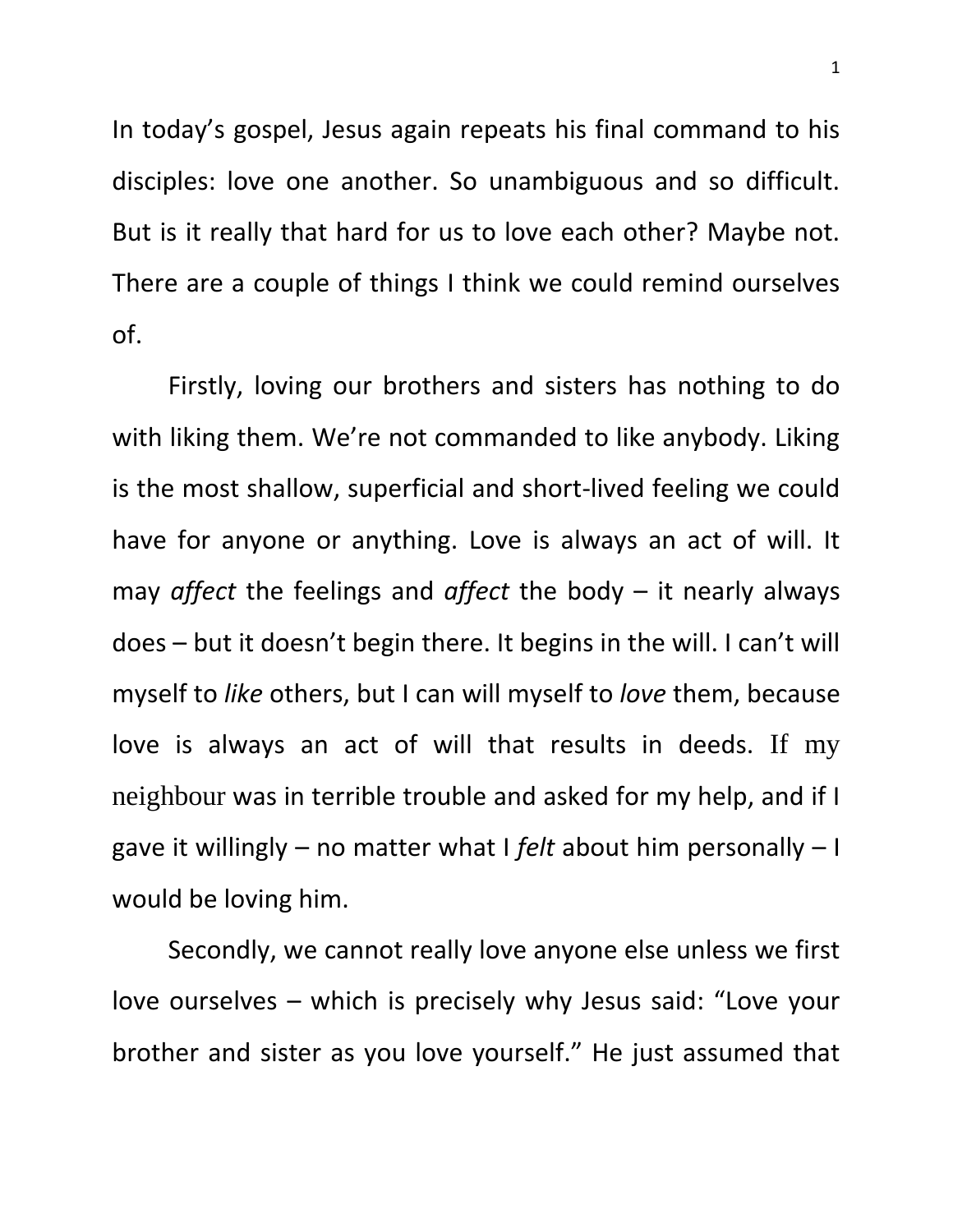we have a healthy degree of self-love. It is healthy because those without it are needy and clinging; they are hypersensitive and their relationships are chaotic; they are always afraid of making mistakes, they are not able to be assertive and are not good at communicating what they think and feel to others; they are constant worriers. If any of those could be said of us, we maybe need to love ourselves a little more. There is nothing selfish or sinful in this: it means valuing ourselves, recognizing our great dignity and worth in the eyes of God. If we can do that, then we can also value and recognize the dignity and worth of the addict slumped in a filthy blanket in a doorway. Actually, one makes the other possible – which the Lord Jesus was perfectly well aware of.

Thirdly, we came forth from God for a single purpose: that every created being should be eternally one with him, beyond time and forever, in a union of love. Love was the beginning of our existence, and love will be the summation of it. As Eucharistic Prayer 4 says: "On that day we shall see you, our God, as you truly are… we shall become like you." In other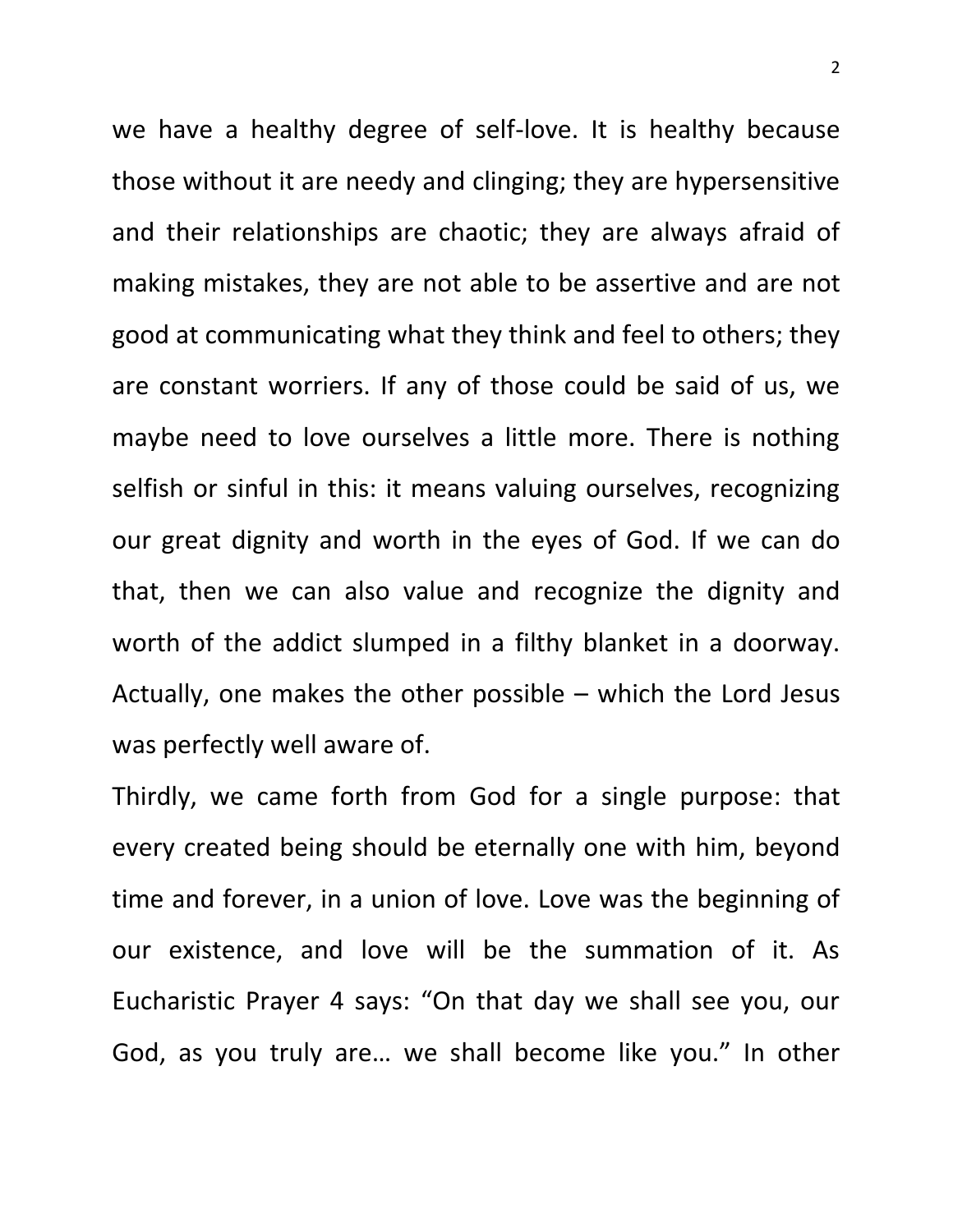words, we were created to become God-like. St Irenaeus said: "God became a human being in order that human beings could become God."

The final destiny of the creature  $-$  except that although it is final it is *now* – is to be eternally united with the Creator so that each sees, knows and loves itself in the other. Crucial to the recognition of this destiny is the love of our brothers and sisters, whoever they are. Mystics of all faiths across the ages have tried to express this union in words, but it goes utterly beyond all words. I want to finish by sharing two of my favourite quotations. The first is from the Persian mystic and poet Jalal Rumi:

"The Beloved has permeated every cell of my body. Of myself there remains only a name. Everything else is him."

And the second is from the medieval Christian mystic Mechthild of Magdeburg, who said:

"I who am Divine am truly in you. I can never be sundered from you. However far we wandered, we can never be separated. I am in you and you are in me. We could not be any